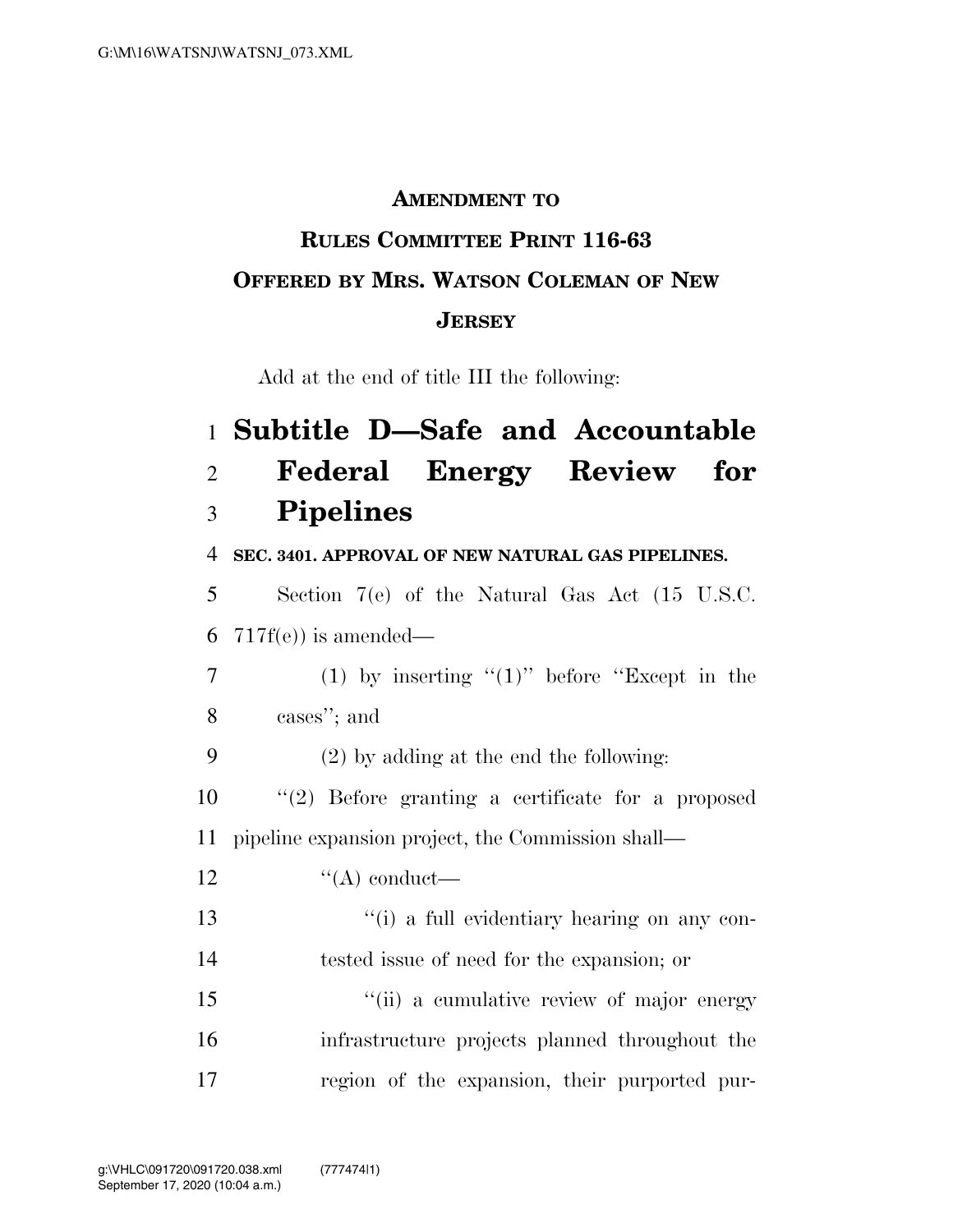| $\mathbf{1}$   | pose and need, and their prospective impacts on            |
|----------------|------------------------------------------------------------|
| $\overline{2}$ | State and regional energy goals; and                       |
| 3              | $\lq\lq (B)$ consider—                                     |
| $\overline{4}$ | "(i) the existence of underutilized or ineffi-             |
| 5              | cient use of existing pipeline capacity;                   |
| 6              | "(ii) the effect of approval on existing cus-              |
| $\tau$         | tomers of other pipelines;                                 |
| 8              | "(iii) an analysis of demonstrated regional                |
| 9              | needs for the additional natural gas, including            |
| 10             | consideration of the existence of precedent con-           |
| 11             | tracts;                                                    |
| 12             | "(iv) consistency with the State's clean                   |
| 13             | power plan, State Implementation Plan, renew-              |
| 14             | able energy goals, and renewable portfolio                 |
| 15             | standard;                                                  |
| 16             | "(v) the region's ability to meet any defi-                |
| 17             | ciency in energy needs through energy effi-                |
| 18             | ciency, dual fuel sources, LNG storage, or other           |
| 19             | economically viable and less environmentally               |
| 20             | disruptive measures than pipeline infrastruc-              |
| 21             | ture; and                                                  |
| 22             | "(vi) Federal renewable energy goals.                      |
| 23             | $\lq(3)$ In the case of an interstate natural gas pipeline |
| 24             | project, for purposes of the due process requirements of   |
| 25             | the National Environmental Policy Act of 1969 (42 U.S.C.   |